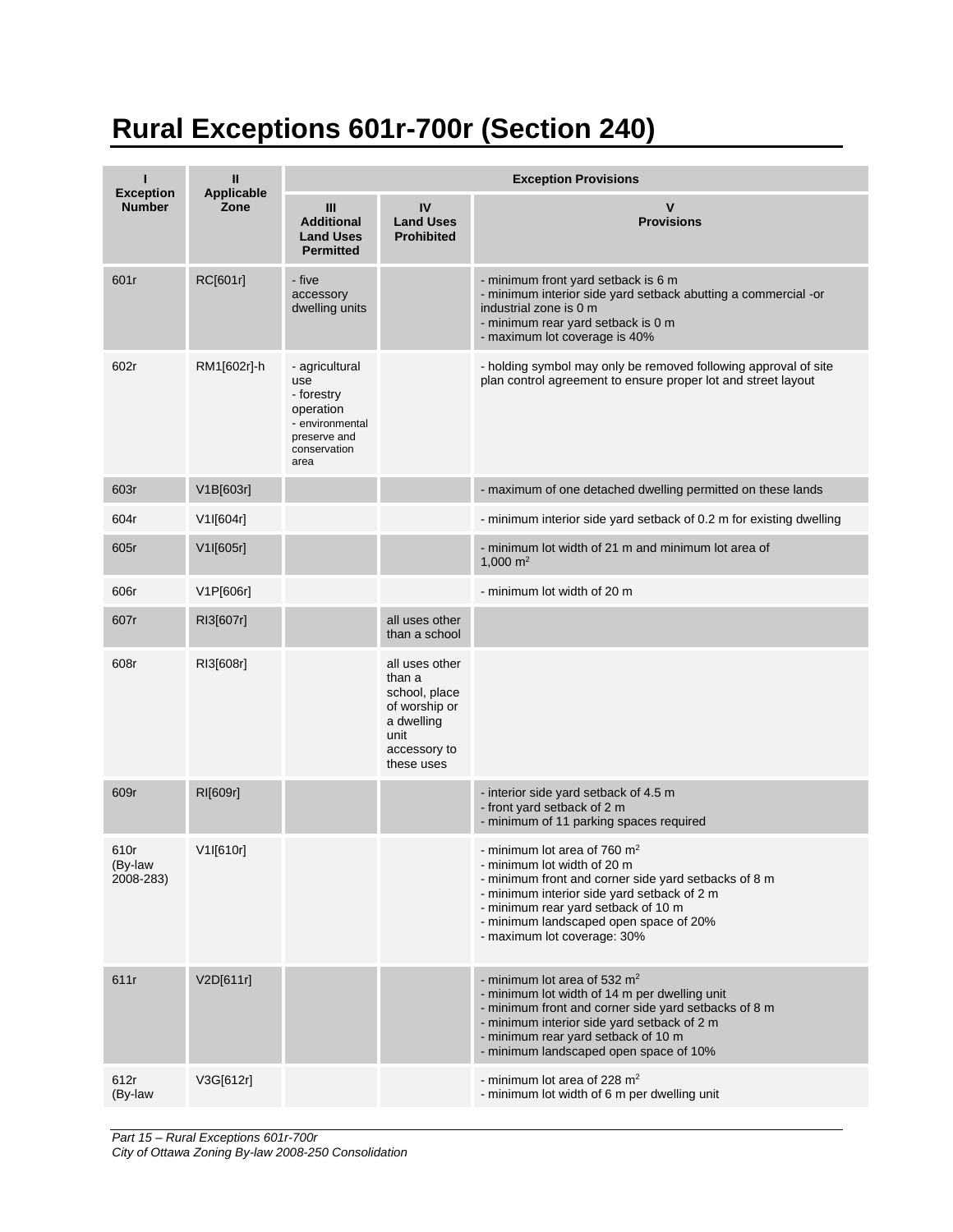|                                   | Ш                          | <b>Exception Provisions</b>                                    |                                             |                                                                                                                                                                                                                                                                                                                                                                                                                                              |  |
|-----------------------------------|----------------------------|----------------------------------------------------------------|---------------------------------------------|----------------------------------------------------------------------------------------------------------------------------------------------------------------------------------------------------------------------------------------------------------------------------------------------------------------------------------------------------------------------------------------------------------------------------------------------|--|
| <b>Exception</b><br><b>Number</b> | Applicable<br>Zone         | Ш<br><b>Additional</b><br><b>Land Uses</b><br><b>Permitted</b> | IV<br><b>Land Uses</b><br><b>Prohibited</b> | v<br><b>Provisions</b>                                                                                                                                                                                                                                                                                                                                                                                                                       |  |
| 2008-283)                         |                            |                                                                |                                             | - minimum rear yard setback of 10 m<br>- minimum landscaped open space of 10%<br>-minimum front yard setback: 10m<br>-minimum corner side yard setback: 7m<br>-minimum interior side yard setback: 3m                                                                                                                                                                                                                                        |  |
| 613r                              | V3A[613r]                  |                                                                |                                             | - minimum lot area of 645 $m2$<br>- minimum lot width of 21 m<br>- minimum rear yard setback of 7.5 m                                                                                                                                                                                                                                                                                                                                        |  |
| 614r                              | V1C[614r]-h                |                                                                |                                             | - holding symbol may only be removed once an agreement to<br>construct the road to City standards is entered into and security<br>posted with the City either by development agreement or through<br>plan of subdivision                                                                                                                                                                                                                     |  |
| 615r                              | V1H[615r]                  |                                                                |                                             | - minimum lot width of 39 m                                                                                                                                                                                                                                                                                                                                                                                                                  |  |
| 616r                              | V1H[616r]                  |                                                                |                                             | - minimum setback of 32 m from north boundary of building envelope<br>-minimum lot area of 21 hectares                                                                                                                                                                                                                                                                                                                                       |  |
| 617r                              | V1E[617r]                  |                                                                |                                             | - maximum permitted lot coverage of 25%<br>- minimum setback of septic fields from top of bank of a watercourse<br>is 15 m<br>- minimum rear yard setback is 10.5 m<br>- minimum corner side yard setback is 7.5 m<br>- minimum interior side yard setback is 1.5 m on one side and 3.5 m<br>on the other                                                                                                                                    |  |
| 618r                              | reserved for<br>future use |                                                                |                                             |                                                                                                                                                                                                                                                                                                                                                                                                                                              |  |
| 619r                              | AG                         | - planned unit<br>development                                  |                                             | - group homes are permitted, each limited to 9 residents<br>- group homes may be developed on separate lots or as a planned<br>unit development                                                                                                                                                                                                                                                                                              |  |
| 620r                              | RR2[620r]                  |                                                                |                                             | - minimum lot width is 47 m<br>- minimum lot area is 0.59 hectares                                                                                                                                                                                                                                                                                                                                                                           |  |
| 621r                              | O1[621r]                   | - place of<br>assembly.<br>limited to a<br>club                |                                             |                                                                                                                                                                                                                                                                                                                                                                                                                                              |  |
| 622r                              | V1I[622r]                  |                                                                |                                             | - minimum rear yard setback is 7.5 m<br>- minimum corner side yard setback is 4.5 m<br>- minimum front yard setback is 7 m                                                                                                                                                                                                                                                                                                                   |  |
| 623r                              | V1I[623r]                  |                                                                |                                             | - minimum 15 m "no touch" setback from the high water mark of the<br>existing drain bisecting the property.<br>- minimum lot area of 2,000 $m2$                                                                                                                                                                                                                                                                                              |  |
| 624r                              | V1I[624r]                  |                                                                |                                             | - minimum lot area is 2100 $m2$<br>- minimum rear yard setback is 20 m for all lots abutting the division<br>line between Lots 7 and 8, Concession 5, geographic township of<br>Osgoode<br>- minimum rear yard setback is 20 m for all lots abutting the dividing<br>line between the east and west half of Lot 8,<br>Concession 5, geographic Township of Osgoode<br>- minimum rear yard setback is 36 m for all lots abutting the division |  |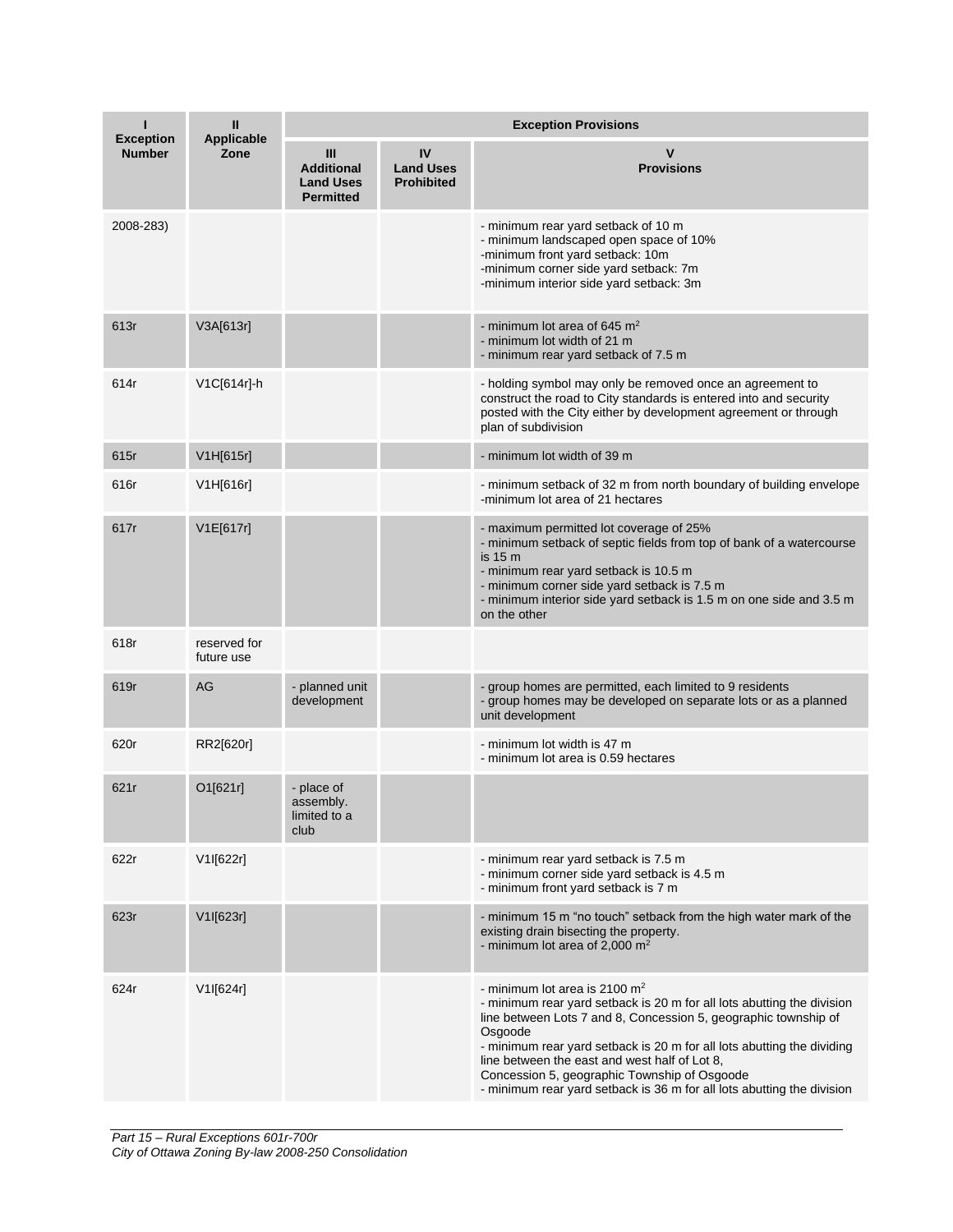| ı<br><b>Exception</b>        | Ш                         | <b>Exception Provisions</b>                                                              |                                                           |                                                                                                                                                                                                                                                                                                                                                                                                                                                                                                                                                                                                                                                                                                                                                                                                                                                                              |  |  |
|------------------------------|---------------------------|------------------------------------------------------------------------------------------|-----------------------------------------------------------|------------------------------------------------------------------------------------------------------------------------------------------------------------------------------------------------------------------------------------------------------------------------------------------------------------------------------------------------------------------------------------------------------------------------------------------------------------------------------------------------------------------------------------------------------------------------------------------------------------------------------------------------------------------------------------------------------------------------------------------------------------------------------------------------------------------------------------------------------------------------------|--|--|
| <b>Number</b>                | <b>Applicable</b><br>Zone | Ш<br><b>Additional</b><br><b>Land Uses</b><br><b>Permitted</b>                           | IV<br><b>Land Uses</b><br><b>Prohibited</b>               | v<br><b>Provisions</b>                                                                                                                                                                                                                                                                                                                                                                                                                                                                                                                                                                                                                                                                                                                                                                                                                                                       |  |  |
|                              |                           |                                                                                          |                                                           | line between Lots 8 and 9, Concession 5, geographic Township of<br>Osgoode.                                                                                                                                                                                                                                                                                                                                                                                                                                                                                                                                                                                                                                                                                                                                                                                                  |  |  |
| 625r                         | O1C[625r]                 |                                                                                          |                                                           | - a no touch area and no build area measuring 26 m from the<br>dividing line between Lots 8 and 9, Concession 5, geographic<br>Township of Osgoode is required<br>- a no touch area and no build area measuring 10 m from the<br>dividing line between the east and west half of Lot 8,<br>Concession 5, geographic Township of Osgoode is required<br>- the land which is the subject of the no build and no touch area is to<br>be included within the rear yard setback and minimum required lot<br>area calculations                                                                                                                                                                                                                                                                                                                                                     |  |  |
| 626r<br>(By-law<br>2012-334) | VM5[626r]                 | - apartment<br>dwelling, low<br>rise<br>- town house<br>dwelling<br>- retirement<br>home |                                                           |                                                                                                                                                                                                                                                                                                                                                                                                                                                                                                                                                                                                                                                                                                                                                                                                                                                                              |  |  |
| 627r                         | RR10[627r]                |                                                                                          |                                                           | - minimum rear yard setback is 10.5m<br>- minimum corner side yard setback is 7.5m<br>- minimum interior side yard setback is 1.5m on one side and 3.5m<br>on the other side                                                                                                                                                                                                                                                                                                                                                                                                                                                                                                                                                                                                                                                                                                 |  |  |
| 628r                         | V3B[628r]                 |                                                                                          |                                                           | - minimum interior side yard setback is 1.6 m<br>- minimum lot area is 150 m <sup>2</sup> per dwelling unit<br>- maximum lot coverage is 60% per dwelling unit<br>- minimum front yard setback is 3.0 m<br>- minimum distance between the building front and a private street is<br>1.7 <sub>m</sub><br>- minimum driveway length from a garage to a public or private street<br>is 5.5 m<br>- minimum corner side yard setback is 4.5 abutting a public street<br>and 1.2 abutting a private street<br>- minimum building separation is 2.4 m<br>- minimum landscaped area is 20% per dwelling unit<br>- maximum permitted encroachment into a rear privacy yard is 3m<br>for a deck and 1.5m for a fireplace<br>- maximum permitted encroachment into a front privacy yard for a<br>porch and steps is 1.5 m<br>- minimum rear yard setback to the railway corridor is 7 m |  |  |
| 629r                         | RR12[629r]                |                                                                                          |                                                           | - minimum lot area is 600 m <sup>2</sup><br>- minimum lot width is 19.5 m<br>- minimum front yard setback is 6 m<br>- minimum rear yard setback is 12 m<br>- minimum naturalized rear yard is 10 m<br>- minimum total interior side yard setback is 2.1 m, with no yard less<br>than $0.9 \text{ m}$<br>- maximum building height is 9.5 m<br>maximum lot coverage is 45%<br>(Ontario Municipal Board Order #2360, issued September 7, 2005)                                                                                                                                                                                                                                                                                                                                                                                                                                 |  |  |
| 630r<br>(By-law<br>2014-189) | VM3[630r]                 |                                                                                          | All uses<br>except for the<br>following:<br>- gas bar and | - maximum floor are of the ancillary convenience store is 93 square<br>metres<br>- minimum front yard and corner side yard setback is 6 m<br>- for an interior side yard abutting a residential zone the minimum                                                                                                                                                                                                                                                                                                                                                                                                                                                                                                                                                                                                                                                             |  |  |

*Part 15 – Rural Exceptions 601r-700r*

*City of Ottawa Zoning By-law 2008-250 Consolidation*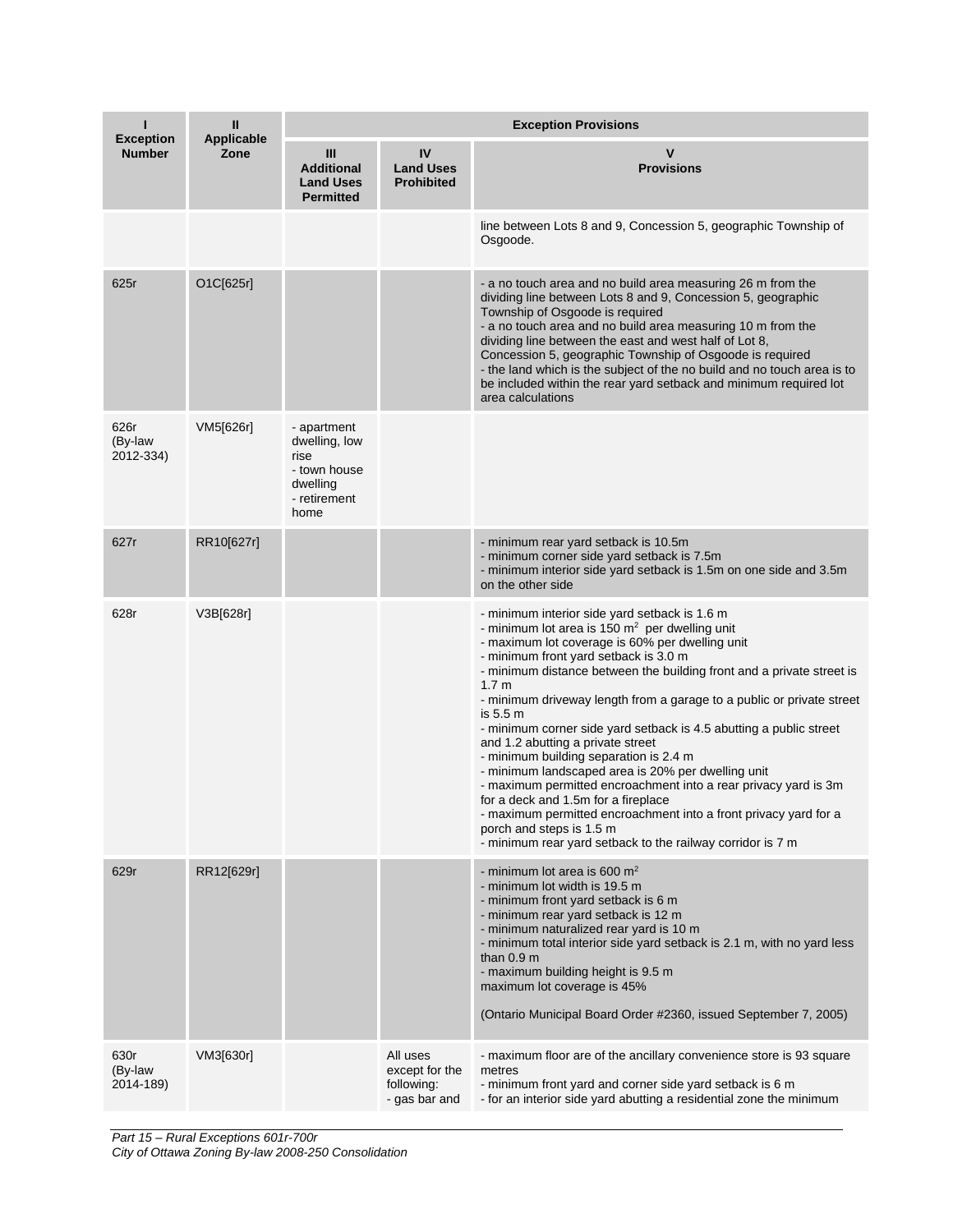| ı                                 | Ш<br><b>Applicable</b>     | <b>Exception Provisions</b>                                      |                                                                                                                                                                                                                                                                   |                                                                                                                                                                                                                                                                                                                                                                                                                                                                                                                    |  |
|-----------------------------------|----------------------------|------------------------------------------------------------------|-------------------------------------------------------------------------------------------------------------------------------------------------------------------------------------------------------------------------------------------------------------------|--------------------------------------------------------------------------------------------------------------------------------------------------------------------------------------------------------------------------------------------------------------------------------------------------------------------------------------------------------------------------------------------------------------------------------------------------------------------------------------------------------------------|--|
| <b>Exception</b><br><b>Number</b> | Zone                       | III<br><b>Additional</b><br><b>Land Uses</b><br><b>Permitted</b> | IV<br><b>Land Uses</b><br><b>Prohibited</b>                                                                                                                                                                                                                       | V<br><b>Provisions</b>                                                                                                                                                                                                                                                                                                                                                                                                                                                                                             |  |
|                                   |                            |                                                                  | an ancillary<br>convenience<br>store as<br>existed on<br>September 9,<br>1996<br>- detached<br>dwelling<br>- duplex<br>dwelling<br>- dwelling unit<br>- group home<br>- home-based<br>business<br>- secondary<br>dwelling unit<br>- semi-<br>detached<br>dwelling | setback is 6 m<br>- maximum building height is 10.5 m                                                                                                                                                                                                                                                                                                                                                                                                                                                              |  |
| 631r                              | RR2[631r],<br>V1J[631r]    |                                                                  | - all uses                                                                                                                                                                                                                                                        | - Section 69 does not apply and buildings and structures of any kind<br>are prohibited including but not limited to, a deck, gazebo, shed,<br>garage, workshop, septic system, well, swimming pool, change<br>house, pump hour, stairs and any structural landscaping                                                                                                                                                                                                                                              |  |
| 632r                              | Reserved for<br>future use |                                                                  |                                                                                                                                                                                                                                                                   |                                                                                                                                                                                                                                                                                                                                                                                                                                                                                                                    |  |
| 633r                              | V1P[633r]                  | - office                                                         |                                                                                                                                                                                                                                                                   | - maximum lot coverage is 25%<br>- minimum landscaped open space is 20%                                                                                                                                                                                                                                                                                                                                                                                                                                            |  |
| 634r                              | V1E[634r]                  |                                                                  |                                                                                                                                                                                                                                                                   | - maximum lot coverage of 25%<br>- minimum rear yard setback of 28 m within which no buildings or<br>structures may be constructed                                                                                                                                                                                                                                                                                                                                                                                 |  |
| 635r                              | V2C[635r]                  |                                                                  |                                                                                                                                                                                                                                                                   | - minimum lot area of 1250 $m2$<br>- minimum lot width of 23 m<br>- minimum rear yard depth of 3 m                                                                                                                                                                                                                                                                                                                                                                                                                 |  |
| 636r                              | AG3[636r]                  | - day care                                                       |                                                                                                                                                                                                                                                                   |                                                                                                                                                                                                                                                                                                                                                                                                                                                                                                                    |  |
| 637r<br>(By-law<br>2014-166)      | RG3[637r]                  | - office<br>-research and<br>development<br>centre               |                                                                                                                                                                                                                                                                   | - no loading spaces are required<br>- retail store is limited to the sale of agricultural, construction,<br>gardening or landscaping-related products, equipment or supplies;<br>and the sale of goods, products, equipments, supplies or services<br>manufactured, processed, assembled, packaged or delivered by a<br>permitted use, or the sale of previously prepared materials used in<br>the manufacturing, processing, assembly, packaging or delivery of<br>finished parts, finished products or services. |  |
| 638r                              | AG3[638r]                  |                                                                  | - residential<br>use building<br>- mobile<br>home                                                                                                                                                                                                                 |                                                                                                                                                                                                                                                                                                                                                                                                                                                                                                                    |  |
| 639r                              | RR2[639r]                  |                                                                  |                                                                                                                                                                                                                                                                   | - the required setback distance from Grey's Creek tributary for all<br>buildings and structures is 15 m                                                                                                                                                                                                                                                                                                                                                                                                            |  |
| 640r                              | RU[640r]-h                 |                                                                  |                                                                                                                                                                                                                                                                   | - development is permitted on these lands only after the 'h' symbol<br>has been removed by City Council following City approval of a<br>geotechnical investigation demonstrating that the soil is suitable for                                                                                                                                                                                                                                                                                                     |  |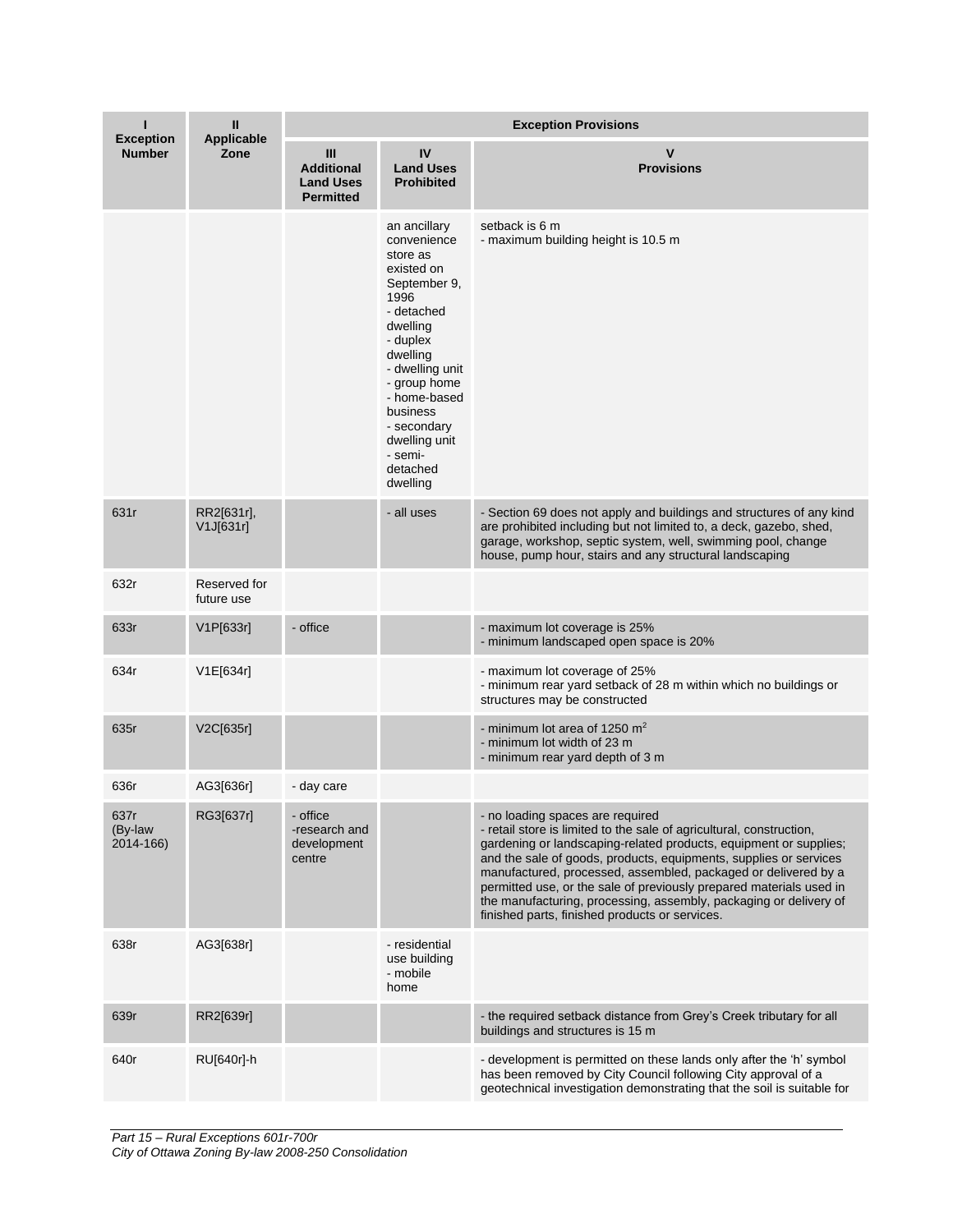| п                                 | Ш                          | <b>Exception Provisions</b>                                                                                                                                                                              |                                                                                                                                   |                                                                                                                                                                                                                                                                                                                                                                                                                                     |  |
|-----------------------------------|----------------------------|----------------------------------------------------------------------------------------------------------------------------------------------------------------------------------------------------------|-----------------------------------------------------------------------------------------------------------------------------------|-------------------------------------------------------------------------------------------------------------------------------------------------------------------------------------------------------------------------------------------------------------------------------------------------------------------------------------------------------------------------------------------------------------------------------------|--|
| <b>Exception</b><br><b>Number</b> | <b>Applicable</b><br>Zone  | Ш<br><b>Additional</b><br><b>Land Uses</b><br><b>Permitted</b>                                                                                                                                           | IV<br><b>Land Uses</b><br><b>Prohibited</b>                                                                                       | V<br><b>Provisions</b>                                                                                                                                                                                                                                                                                                                                                                                                              |  |
|                                   |                            |                                                                                                                                                                                                          |                                                                                                                                   | the proposed development                                                                                                                                                                                                                                                                                                                                                                                                            |  |
| 641r                              | RG3[641r]                  | - place of<br>worship                                                                                                                                                                                    |                                                                                                                                   |                                                                                                                                                                                                                                                                                                                                                                                                                                     |  |
| 642r                              | AG3[642r]                  |                                                                                                                                                                                                          | - residential<br>use buildings                                                                                                    |                                                                                                                                                                                                                                                                                                                                                                                                                                     |  |
| 643r                              | RI[643r]                   |                                                                                                                                                                                                          | all uses other<br>than:<br>- place of<br>worship and<br>accessory<br>rooming<br>house<br>- day care                               | - accessory rooming house may not exceed a gross floor area of 558<br>m <sup>2</sup><br>- dwelling units within an accessory rooming house may not include<br>full kitchen facilities<br>- accessory buildings limited to a pagoda<br>- parking requirement for place of worship applies to ground floor<br>only                                                                                                                    |  |
| 644r                              | <b>RU[644r]</b>            |                                                                                                                                                                                                          | - all uses<br>other than<br>passive<br>recreational<br>and leisure<br>uses<br>accessory to<br>use in<br>abutting<br>RI[643r] zone |                                                                                                                                                                                                                                                                                                                                                                                                                                     |  |
| 645r<br>(By-law<br>2021-218)      | Reserved for<br>future use |                                                                                                                                                                                                          |                                                                                                                                   |                                                                                                                                                                                                                                                                                                                                                                                                                                     |  |
| 646r                              | <b>RU[646r]</b>            |                                                                                                                                                                                                          | - animal care<br>establishment<br>- animal<br>hospital<br>- equestrian<br>establishment<br>- kennel                               | - minimum lot area of 8000 $m2$<br>- minimum lot width of 40 m                                                                                                                                                                                                                                                                                                                                                                      |  |
| 647r                              | RR4[647r]                  |                                                                                                                                                                                                          |                                                                                                                                   | - no on-site alteration permitted within 15 m of a hydro corridor                                                                                                                                                                                                                                                                                                                                                                   |  |
| 648r                              | RR4[648r]                  |                                                                                                                                                                                                          |                                                                                                                                   | - no on-site alteration permitted within 15 m of a rear property line                                                                                                                                                                                                                                                                                                                                                               |  |
| 649r                              | RR4[649r]                  |                                                                                                                                                                                                          |                                                                                                                                   | - no on-site alteration permitted within 15 m of a rear property line or<br>a hydro corridor                                                                                                                                                                                                                                                                                                                                        |  |
| 650r<br>(By-law<br>2008-385)      | RU[650r]                   | - amusement<br>park limited to<br>a water park<br>- restaurant,<br>day care,<br>retail store<br>limited to a<br>gift shop and<br>office<br>permitted as<br>ancillary uses<br>to the<br>amusement<br>park |                                                                                                                                   | - minimum yard setbacks of 20 m<br>- maximum building or structure height of 30 m<br>- minimum 20 metre wide landscaped buffer to be provided along the<br>interior side, corner side and rear lot lines, to affect visual screening<br>of the land uses on the site, subject to City approval<br>- minimum parking rates: i) car parking 1 space per 4 persons at<br>capacity; ii) bus parking 1 space per 167 persons at capacity |  |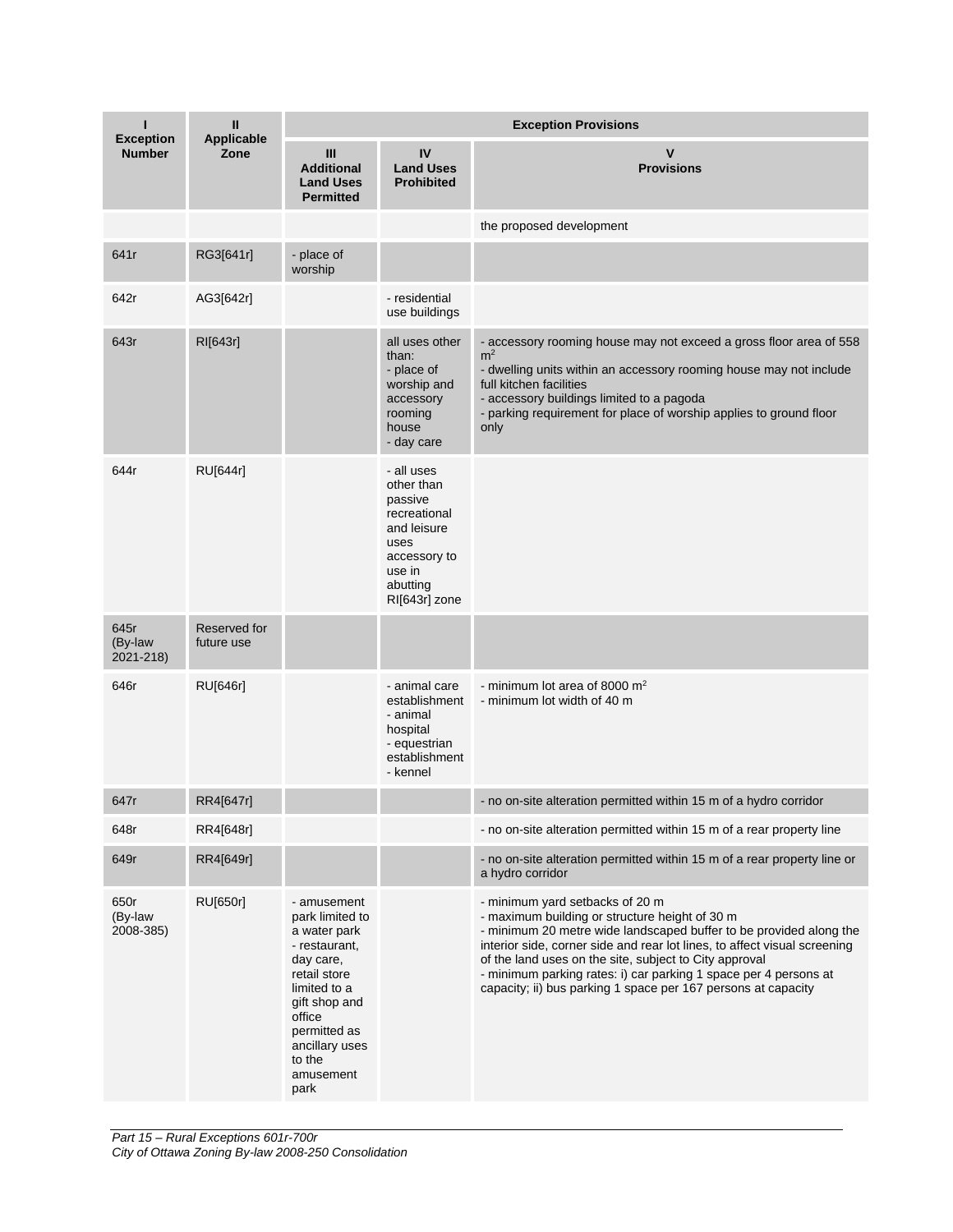| П                                 | Ш<br><b>Applicable</b><br>Zone | <b>Exception Provisions</b>                                    |                                                                                                                                                                                                                             |                                                                                                                                                                                                                                                                                                                                                                                                                                                                                                                                                                                                                                                                                                                                                                                                                  |  |  |
|-----------------------------------|--------------------------------|----------------------------------------------------------------|-----------------------------------------------------------------------------------------------------------------------------------------------------------------------------------------------------------------------------|------------------------------------------------------------------------------------------------------------------------------------------------------------------------------------------------------------------------------------------------------------------------------------------------------------------------------------------------------------------------------------------------------------------------------------------------------------------------------------------------------------------------------------------------------------------------------------------------------------------------------------------------------------------------------------------------------------------------------------------------------------------------------------------------------------------|--|--|
| <b>Exception</b><br><b>Number</b> |                                | Ш<br><b>Additional</b><br><b>Land Uses</b><br><b>Permitted</b> | IV<br><b>Land Uses</b><br><b>Prohibited</b>                                                                                                                                                                                 | v<br><b>Provisions</b>                                                                                                                                                                                                                                                                                                                                                                                                                                                                                                                                                                                                                                                                                                                                                                                           |  |  |
| 651r                              | RR2[651r]                      |                                                                |                                                                                                                                                                                                                             | - minimum lot area of 3 ha.                                                                                                                                                                                                                                                                                                                                                                                                                                                                                                                                                                                                                                                                                                                                                                                      |  |  |
| 652r                              | RR2[652r]                      |                                                                |                                                                                                                                                                                                                             | - minimum lot area of 13 ha.                                                                                                                                                                                                                                                                                                                                                                                                                                                                                                                                                                                                                                                                                                                                                                                     |  |  |
| 653r                              | RU[653r]                       | - retirement<br>residence                                      | - all other<br>uses                                                                                                                                                                                                         | - minimum lot area is 1.0 hectare<br>- minimum lot frontage is 150 m<br>- minimum front yard setback is 10 m<br>- minimum depth or width of all other yards is 10 m<br>- maximum lot coverage is 10 percent<br>- maximum building height is 15 m<br>- maximum density is 37 units per hectare<br>- a landscaped area of at least 10.0 m wide is required along<br>the entire lot line front, however, a driveway providing ingress<br>and egress may cross this area<br>- minimum parking requirement is 1 space per unit plus an<br>additional 0.15 spaces per unit for visitor parking<br>- minimum setback for parking areas and spaces is 10 m<br>from the street line<br>- minimum parking space size is $14.3$ m <sup>3</sup> , measuring<br>2.6 m by 5.5 m<br>- minimum loading space size is 3.5 by 12 m |  |  |
| 654r<br>(By-law<br>2011-273)      | EP[654r],<br>AG[654r]          |                                                                | All uses other<br>than:<br>- agricultural<br>use<br>- environmental<br>preserve and<br>education area<br>- utility<br>installation<br>limited to a<br>high pressure<br>natural gas<br>pipeline and<br>compressor<br>station | -despite any provision to the contrary, where a lot line abuts the<br>TransCanada Pipeline, the following setbacks apply for all principal<br>buildings and structures from that lot line:<br>(a) If a rear lot line, the rear yard setback is 7 metres; and,<br>(b) If an interior side lot line, the interior side yard setback is 3<br>metres                                                                                                                                                                                                                                                                                                                                                                                                                                                                 |  |  |
| 655r                              | RH2[655r]                      |                                                                |                                                                                                                                                                                                                             | - minimum front yard setback is 3 m<br>- minimum interior side yard setback is 1 m                                                                                                                                                                                                                                                                                                                                                                                                                                                                                                                                                                                                                                                                                                                               |  |  |
| 656r                              | V1E[656r]                      |                                                                |                                                                                                                                                                                                                             | - Section 69 does not apply and buildings and structures of any kind<br>are prohibited including but not limited to, a deck, gazebo, shed,<br>garage, workshop, septic system, well, swimming pool, change<br>house, pump hour, stairs and any structural landscaping within an<br>area measuring 20 metres from the rear lot line of any lot through<br>which the Osgoode Gardens - Cedar Acres Municipal Drain flows<br>- minimum required lot area is 2000 square metres<br>- maximum permitted lot coverage is 25%                                                                                                                                                                                                                                                                                           |  |  |
| 657r<br>(By-law<br>$2011 - 41$    | RU[657r]-h                     |                                                                |                                                                                                                                                                                                                             | -despite the provisions of the underlying zone, all uses and<br>development, including the construction of buildings and structures,<br>are prohibited until the holding symbol is removed<br>-the holding symbol can be removed only after an Environmental<br>Impact Statement has been submitted that demonstrates, to the<br>satisfaction of the General Manager of Planning and Growth<br>Management and the Ministry of Natural Resources, that the site<br>does not provide significant habitat for endangered species or<br>threatened species                                                                                                                                                                                                                                                           |  |  |
| 658r                              | RR2[658r]                      |                                                                |                                                                                                                                                                                                                             | -minimum lot width: 25 metres                                                                                                                                                                                                                                                                                                                                                                                                                                                                                                                                                                                                                                                                                                                                                                                    |  |  |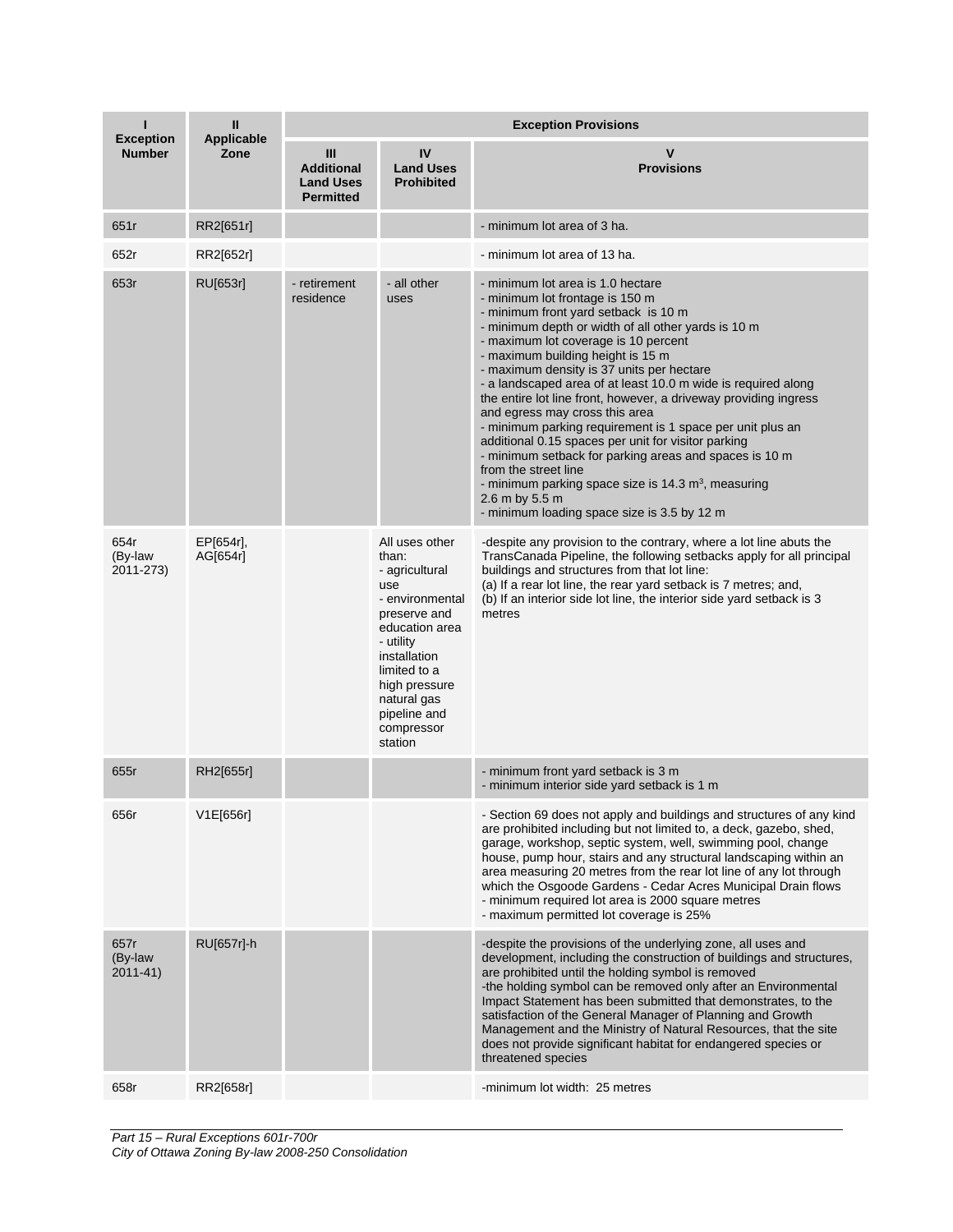|                                                                            | Ш<br><b>Applicable</b>                | <b>Exception Provisions</b>                                    |                                             |                                                                                                                                                                                                                                                                                                                                                                                                                                                                                                                                                                                                                                                                                                                                                                                                                                                                                                                                                                                                                                                                                                                                                                                                                                                                                                                                                       |  |  |
|----------------------------------------------------------------------------|---------------------------------------|----------------------------------------------------------------|---------------------------------------------|-------------------------------------------------------------------------------------------------------------------------------------------------------------------------------------------------------------------------------------------------------------------------------------------------------------------------------------------------------------------------------------------------------------------------------------------------------------------------------------------------------------------------------------------------------------------------------------------------------------------------------------------------------------------------------------------------------------------------------------------------------------------------------------------------------------------------------------------------------------------------------------------------------------------------------------------------------------------------------------------------------------------------------------------------------------------------------------------------------------------------------------------------------------------------------------------------------------------------------------------------------------------------------------------------------------------------------------------------------|--|--|
| <b>Exception</b><br><b>Number</b>                                          | Zone                                  | Ш<br><b>Additional</b><br><b>Land Uses</b><br><b>Permitted</b> | IV<br><b>Land Uses</b><br><b>Prohibited</b> | v<br><b>Provisions</b>                                                                                                                                                                                                                                                                                                                                                                                                                                                                                                                                                                                                                                                                                                                                                                                                                                                                                                                                                                                                                                                                                                                                                                                                                                                                                                                                |  |  |
| (By-law<br>2011-76)                                                        |                                       |                                                                |                                             | -minimum lot area: $6000 \text{ m}^2$                                                                                                                                                                                                                                                                                                                                                                                                                                                                                                                                                                                                                                                                                                                                                                                                                                                                                                                                                                                                                                                                                                                                                                                                                                                                                                                 |  |  |
| 659r<br>(By-law<br>2011-124)                                               | RR10[659r]                            |                                                                |                                             | Despite any provisions to the contrary in Section 127 the following<br>apply to a hair salon operated as a home based business:<br>-limited to a maximum of three coiffeur chairs<br>-2 on-site, non-resident employees are permitted per principal<br>dwelling unit<br>-three clients or customers may be attended or served on-site                                                                                                                                                                                                                                                                                                                                                                                                                                                                                                                                                                                                                                                                                                                                                                                                                                                                                                                                                                                                                 |  |  |
| 660r<br>(By-law<br>2011-124)                                               | RR5[660r]<br>RR14[660r]<br>RR15[660r] |                                                                |                                             | -despite Section 59 – Frontage on a Public Street, development of<br>the subject land is permitted.<br>-required yard setbacks are determined by considering the lot line<br>closest or parallel to the nearest street, or to an access lane in front<br>of the lot, as the front lot line.<br>-additions and accessory structures, maximum 24 square metres in<br>floor area as measured from the outside walls, are permitted within<br>the 30 metre setback from watercourses and waterbodies as long as<br>the addition or accessory structure is no closer than the principal<br>building to the water.<br>-uncovered, unenclosed features such as decks or platforms where<br>the walking surface is not higher than 0.6 m above adjacent grade<br>are permitted to project a maximum of 3 metres from a principal<br>building located within the 30 metre setback from watercourses and<br>waterbodies.<br>-uncovered, unenclosed features such as decks or platforms where<br>the walking surface is higher than 0.6 m above adjacent grade are<br>permitted to project a maximum of 3 metres, but no closer than 1<br>metre from any lot line, from a principal building located within the<br>30 metre setback from watercourses and waterbodies.<br>-minimum front yard setback for lots abutting watercourses or<br>waterbodies: 3 metres |  |  |
| 661r<br>(By-law<br>2011-148)                                               | V1E[661r]                             |                                                                |                                             | -Section 69 does not apply                                                                                                                                                                                                                                                                                                                                                                                                                                                                                                                                                                                                                                                                                                                                                                                                                                                                                                                                                                                                                                                                                                                                                                                                                                                                                                                            |  |  |
| 662r<br>(By-law<br>2011-148)                                               | V1E[662r]                             |                                                                |                                             | -minimum lot width: 8 m                                                                                                                                                                                                                                                                                                                                                                                                                                                                                                                                                                                                                                                                                                                                                                                                                                                                                                                                                                                                                                                                                                                                                                                                                                                                                                                               |  |  |
| 663r<br>(By-law<br>2011-196)                                               | AG2[663r]                             |                                                                |                                             | -maximum permitted size of accessory buildings: aggregate of all<br>accessory buildings not to exceed 9.6% of total lot area                                                                                                                                                                                                                                                                                                                                                                                                                                                                                                                                                                                                                                                                                                                                                                                                                                                                                                                                                                                                                                                                                                                                                                                                                          |  |  |
| 664r<br>(OMB<br>Order File<br>#PL110666,<br>issued<br>November<br>18,2011) | RH[664r]                              |                                                                |                                             | Despite Section 95 (1) (c), and (f) the development of a waste<br>processing and transfer facility (putrescible) that is in-process on the<br>lands municipally known as 5001 Herbert Drive, with application<br>having been made to the Ministry of Environment for a Certificate of<br>Approval dated June 9, 2010, or any amended, re-filed, modified or<br>new application for a waste processing and transfer facility<br>(putrescible) required or necessary as a result of the Ministry of<br>Environment review and/or final refusal of the application submitted<br>June 9, 2010, will not be deemed to be non-complying by the<br>development of a residential use building or institutional use building<br>on another lot within the minimum required separation distance in<br>advance of the issuance of a Ministry of Environment Certificate of<br>Approval and subsequent City of Ottawa Site Plan Control approval.                                                                                                                                                                                                                                                                                                                                                                                                                 |  |  |
| 665r<br>(By-law                                                            | RR12[665r]                            |                                                                |                                             | -minimum lot area: 750 $m2$<br>-minimum front yard setback: 4.9 m                                                                                                                                                                                                                                                                                                                                                                                                                                                                                                                                                                                                                                                                                                                                                                                                                                                                                                                                                                                                                                                                                                                                                                                                                                                                                     |  |  |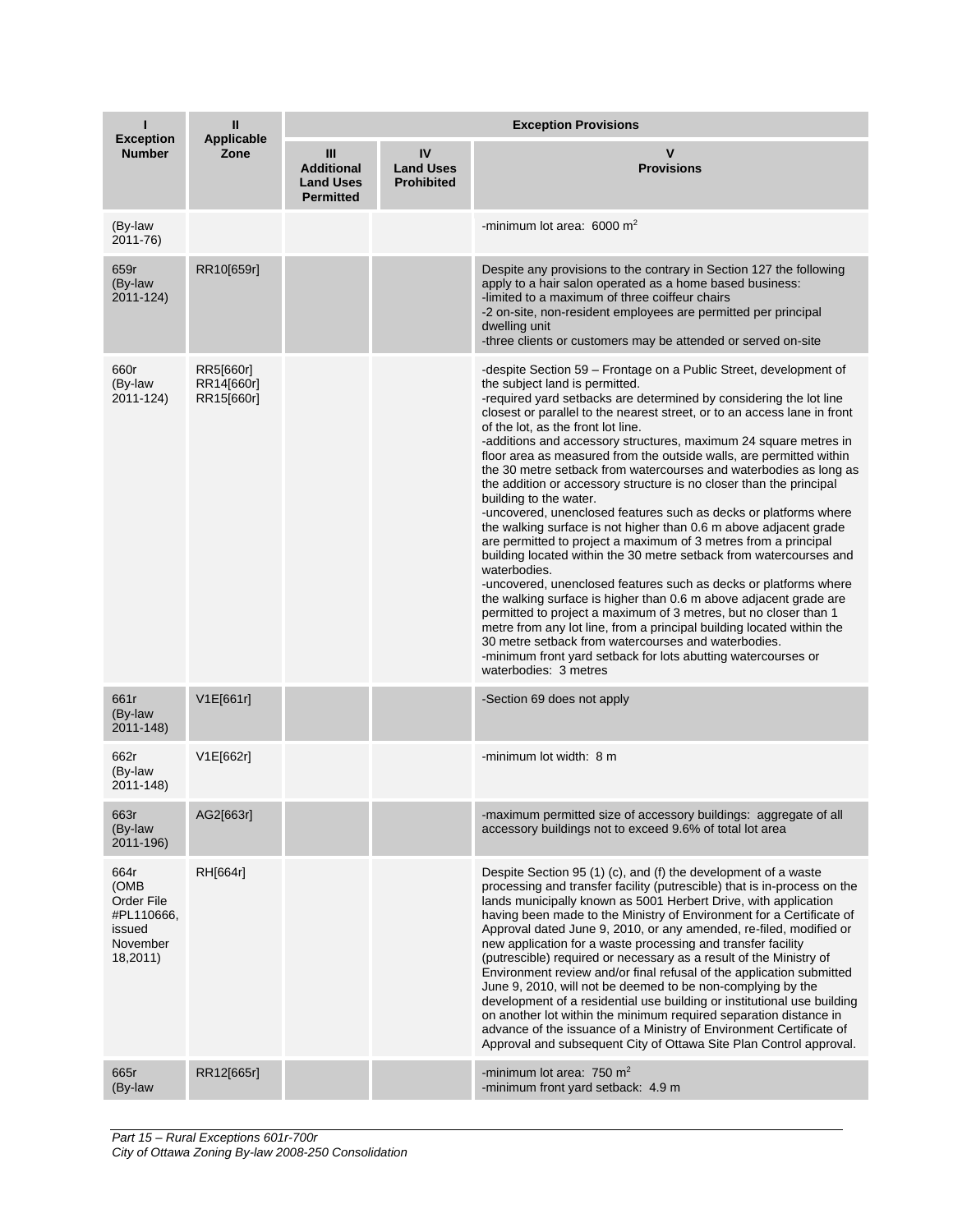| ı                                                   | Ш                         | <b>Exception Provisions</b>                                                         |                                                               |                                                                                                                                                                                                                                                                                                                                                                                                                                                                                                                                       |  |  |
|-----------------------------------------------------|---------------------------|-------------------------------------------------------------------------------------|---------------------------------------------------------------|---------------------------------------------------------------------------------------------------------------------------------------------------------------------------------------------------------------------------------------------------------------------------------------------------------------------------------------------------------------------------------------------------------------------------------------------------------------------------------------------------------------------------------------|--|--|
| <b>Exception</b><br><b>Number</b>                   | <b>Applicable</b><br>Zone | Ш<br><b>Additional</b><br><b>Land Uses</b><br><b>Permitted</b>                      | IV<br><b>Land Uses</b><br><b>Prohibited</b>                   | V<br><b>Provisions</b>                                                                                                                                                                                                                                                                                                                                                                                                                                                                                                                |  |  |
| 2011-399)                                           |                           |                                                                                     |                                                               | -minimum rear yard setback: 2.7 m                                                                                                                                                                                                                                                                                                                                                                                                                                                                                                     |  |  |
| 666r<br>(By-law<br>2012-144)                        | <b>VM[666r]</b>           |                                                                                     |                                                               | -Despite Section 58, parking spaces, aisles and driveways are<br>permitted within the flood plain hazard overlay provided such<br>development is undertaken in accordance with Policy 12 of Section<br>4.8.1 of the Official Plan for the City of Ottawa                                                                                                                                                                                                                                                                              |  |  |
| 667r<br>(By-law<br>2012-33)                         | V1G[667r]                 |                                                                                     |                                                               | -minimum front and corner side yard setbacks: 6 m                                                                                                                                                                                                                                                                                                                                                                                                                                                                                     |  |  |
| 668r<br>(By-law<br>2017-406)<br>(By-law<br>2012-38) | RC1[668r]                 | instructional<br>facility<br>limited to<br>training in<br>welding and<br>iron works |                                                               |                                                                                                                                                                                                                                                                                                                                                                                                                                                                                                                                       |  |  |
| 669r<br>(By-law<br>2012-69)                         | AG[669r]                  | -warehouse                                                                          |                                                               | -Existing non-residential buildings are permitted as accessory to a<br>detached dwelling, and no new accessory buildings or structures are<br>permitted unless the size of all accessory buildings and structures<br>complies with the total maximum permitted size under Table 55, and<br>the new accessory use complies with Section 55.<br>-Only the warehousing of agricultural produce exclusive of livestock<br>within the existing non-residential buildings is permitted.                                                     |  |  |
| 670r<br>(By-law<br>2012-111)                        | V1P[670r]                 | -office                                                                             |                                                               | -minimum lot area: 900 $m2$<br>-minimum lot width: 24 m<br>-minimum front yard setback: 1 m<br>-maximum lot coverage: 33%<br>-despite subsection 107(2) the minimum required driveway width is<br>4 metres<br>-Despite Table 65(6) a covered porch may project to the front lot<br>line.<br>-Despite Table 55 the minimum required setback for an accessory<br>building from an interior side lot line is 0.3 metres.<br>-Despite Table 55 the maximum cumulative gross floor area of all<br>accessory buildings is 86 square metres. |  |  |
| 671r<br>(By-law<br>2012-130)                        | AG2[671r]                 |                                                                                     | -bed and<br>breakfast<br>-detached<br>dwelling<br>-group home |                                                                                                                                                                                                                                                                                                                                                                                                                                                                                                                                       |  |  |
| 672r<br>(By-law<br>2012-129)                        | RR[672r]                  |                                                                                     |                                                               | -minimum rear yard setback: 50 m                                                                                                                                                                                                                                                                                                                                                                                                                                                                                                      |  |  |
| 673r<br>(By-law<br>2012-129)                        | RR[673r]                  |                                                                                     |                                                               | -minimum westerly interior side yard setback: 50 m                                                                                                                                                                                                                                                                                                                                                                                                                                                                                    |  |  |
| 674r<br>(By-law<br>2012-340)                        | AG6[674r]                 |                                                                                     |                                                               | -minimum lot width: 30 m                                                                                                                                                                                                                                                                                                                                                                                                                                                                                                              |  |  |
| 675r<br>(By-law<br>2012-342)                        | V3B[675r]                 |                                                                                     |                                                               | -minimum required front yard setback: 7.5 m                                                                                                                                                                                                                                                                                                                                                                                                                                                                                           |  |  |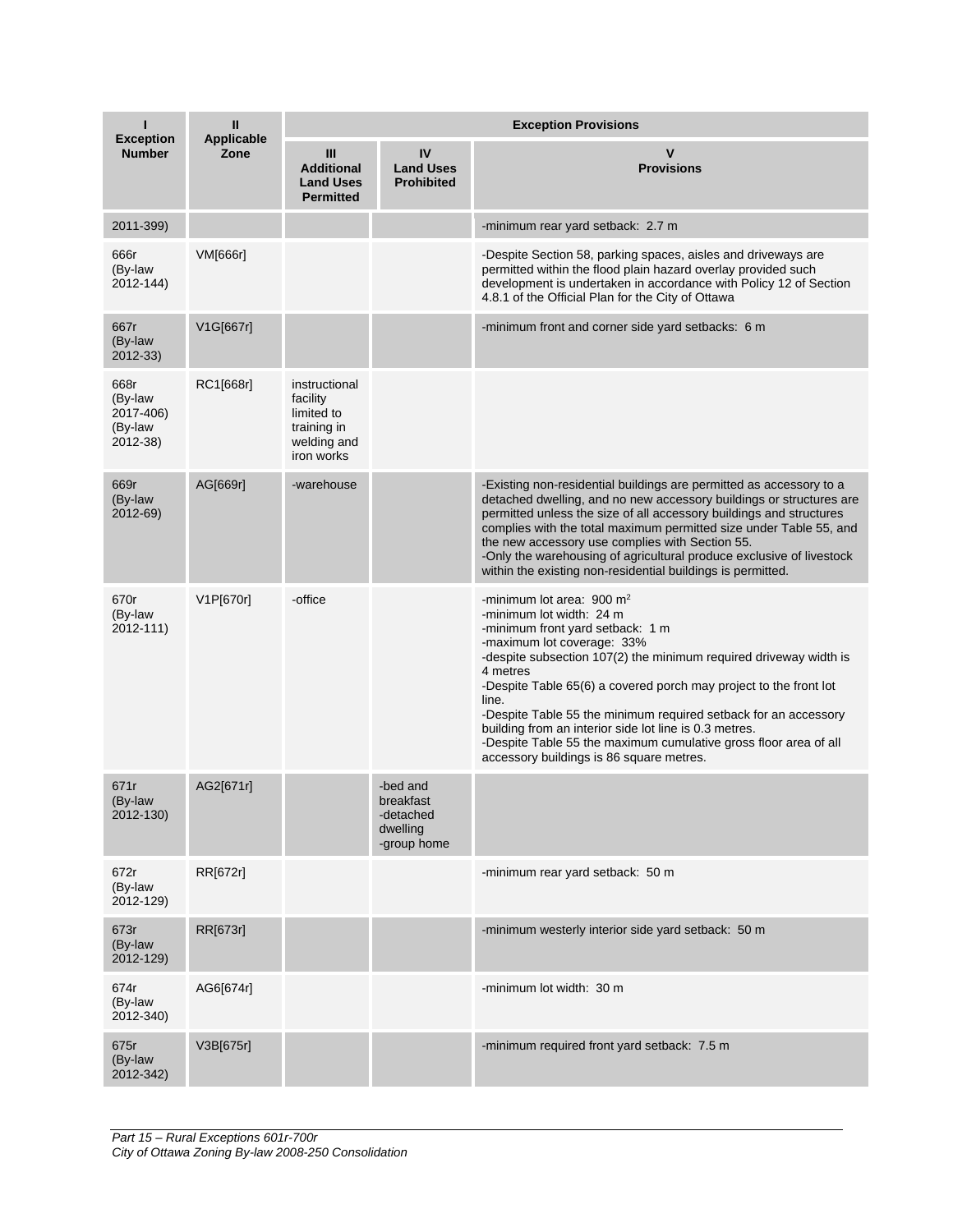| ı                                                    | Ш                         | <b>Exception Provisions</b>                                    |                                                                                                                                                                                                                                                                                                                                                                                                                                                                                                                                                                                                         |                                                                                                                                                                                                                                                                                                                                                                                                                              |  |
|------------------------------------------------------|---------------------------|----------------------------------------------------------------|---------------------------------------------------------------------------------------------------------------------------------------------------------------------------------------------------------------------------------------------------------------------------------------------------------------------------------------------------------------------------------------------------------------------------------------------------------------------------------------------------------------------------------------------------------------------------------------------------------|------------------------------------------------------------------------------------------------------------------------------------------------------------------------------------------------------------------------------------------------------------------------------------------------------------------------------------------------------------------------------------------------------------------------------|--|
| <b>Exception</b><br><b>Number</b>                    | <b>Applicable</b><br>Zone | Ш<br><b>Additional</b><br><b>Land Uses</b><br><b>Permitted</b> | IV<br><b>Land Uses</b><br><b>Prohibited</b>                                                                                                                                                                                                                                                                                                                                                                                                                                                                                                                                                             | v<br><b>Provisions</b>                                                                                                                                                                                                                                                                                                                                                                                                       |  |
| 676r<br>(By-law<br>2012-374)                         | ME[676r]                  |                                                                |                                                                                                                                                                                                                                                                                                                                                                                                                                                                                                                                                                                                         | -minimum lot area: 2.6 ha                                                                                                                                                                                                                                                                                                                                                                                                    |  |
| 677r<br>(By-law<br>2013-186)                         | RU[677r]                  |                                                                |                                                                                                                                                                                                                                                                                                                                                                                                                                                                                                                                                                                                         | - Subsection 59(1) does not apply<br>- Despite subsection 100(5), a parking space need not have<br>unobstructed access to a public street, and access may be provided<br>from a parking space to an unmaintained road allowance via a<br>driveway<br>- The front lot line is deemed to be the most westerly lot line abutting<br>the north / south concession road between Concession 1 and 2 of<br>the Township of Osgoode. |  |
| 678r<br>(By-law<br>2013-108)<br>(By-law<br>2012-414) | V2D[678r]                 |                                                                |                                                                                                                                                                                                                                                                                                                                                                                                                                                                                                                                                                                                         | -minimum lot area: $494 \text{ m}^2$<br>-minimum lot width: 13 m per dwelling unit<br>-minimum front and corner side yard setback: 8 m<br>-minimum interior side yard setback: 2 m<br>-minimum rear yard setback: 10 m<br>-minimum landscaped open space: 10%                                                                                                                                                                |  |
| 679r<br>(By-law<br>2018-206)<br>(By-law<br>2012-464) | VM[679r]<br>S298          |                                                                | - amusement<br>centre<br>- animal care<br>establishment<br>- apartment<br>dwelling, low-<br>rise<br>- automobile<br>rental<br>establishment<br>- automobile<br>service station<br>- cemetery<br>- cinema<br>- day care<br>- diplomatic<br>mission<br>- funeral home<br>- gas bar<br>- home-based<br>day care<br>- library<br>- linked-<br>detached<br>dwelling<br>- marine facility<br>- medical<br>facility<br>- townhouse<br>dwelling<br>- municipal<br>service centre<br>- place of<br>assembly<br>- place of<br>worship<br>- post office<br>- recreational<br>and athletic<br>facility<br>- rooming | - each individual use may not exceed 120 metres squared of gross<br>leasable floor area<br>- minimum lot area: $450$ m <sup>2</sup> - minimum lot width: 15 m<br>- The yard setbacks in Table 229 do not apply and all minimum<br>required setbacks are as per Schedule 298<br>- minimum width of landscaped area: no minimum                                                                                                |  |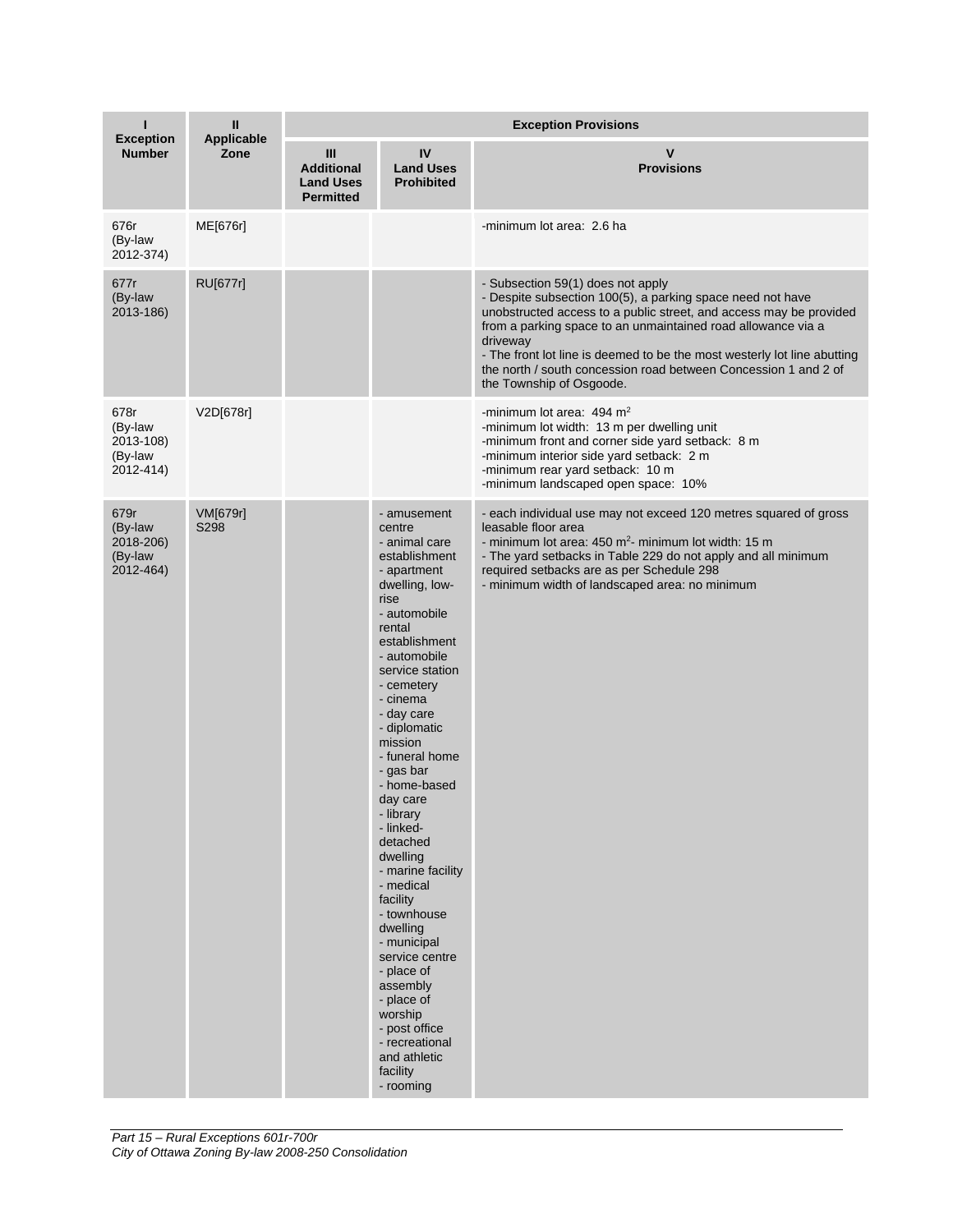| ı<br><b>Exception</b>                                | Ш<br>Applicable<br>Zone | <b>Exception Provisions</b>                                                 |                                                                                                                                                                                                                                                                                                                                                                                                                                                                                                                                                                                                                                                                                                 |                                                                                                                                                                                                                        |  |  |
|------------------------------------------------------|-------------------------|-----------------------------------------------------------------------------|-------------------------------------------------------------------------------------------------------------------------------------------------------------------------------------------------------------------------------------------------------------------------------------------------------------------------------------------------------------------------------------------------------------------------------------------------------------------------------------------------------------------------------------------------------------------------------------------------------------------------------------------------------------------------------------------------|------------------------------------------------------------------------------------------------------------------------------------------------------------------------------------------------------------------------|--|--|
| <b>Number</b>                                        |                         | $\mathbf{III}$<br><b>Additional</b><br><b>Land Uses</b><br><b>Permitted</b> | IV<br><b>Land Uses</b><br><b>Prohibited</b>                                                                                                                                                                                                                                                                                                                                                                                                                                                                                                                                                                                                                                                     | $\mathsf{v}$<br><b>Provisions</b>                                                                                                                                                                                      |  |  |
|                                                      |                         |                                                                             | house<br>- semi-<br>detached<br>dwelling<br>- shelter<br>- sports arena<br>- stacked<br>dwelling<br>- animal<br>hospital<br>- residential<br>care facility                                                                                                                                                                                                                                                                                                                                                                                                                                                                                                                                      |                                                                                                                                                                                                                        |  |  |
| 680r<br>(By-law<br>2018-206)<br>(By-law<br>2012-464) | VM[680r]                |                                                                             | - amusement<br>centre<br>- animal care<br>establishment<br>- apartment<br>dwelling, low-<br>rise<br>- automobile<br>rental<br>establishment<br>- automobile<br>service station<br>- cemetery<br>- cinema<br>- day care<br>- diplomatic<br>mission<br>- funeral home<br>- gas bar<br>- home-based<br>day care<br>- library<br>- linked-<br>detached<br>dwelling<br>- marine facility<br>- medical<br>facility<br>- townnouse<br>dwelling<br>- municipal<br>service centre<br>- place of<br>assembly<br>- place of<br>worship<br>- post office<br>- recreational<br>and athletic<br>facility<br>- rooming<br>house<br>- semi-<br>detached<br>dwelling<br>- shelter<br>- sports arena<br>- stacked | - minimum lot area: $450 \text{ m}^2$<br>- minimum lot width: 15 m<br>- minimum front and corner side yard setback: 0 m<br>- minimum interior side yard setback: 3 m<br>- minimum width of landscaped area: no minimum |  |  |